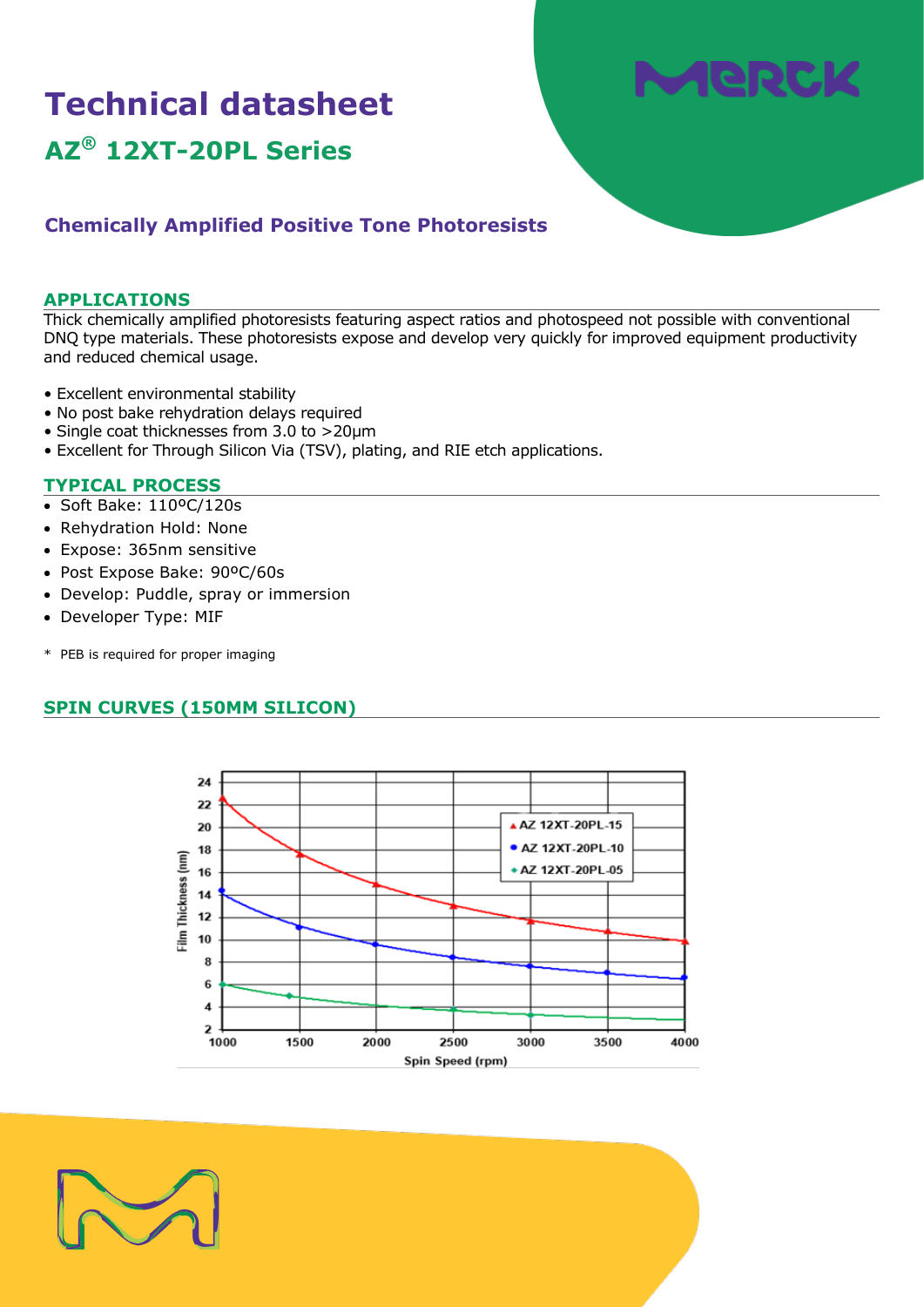# **OPTICAL CONSTANTS\***

| Cauchy A             | 1.535      |
|----------------------|------------|
| Cauchy B $(\mu m^2)$ | 0.019251   |
| Cauchy C $(\mu m^4)$ | $-0.00112$ |
| n @ 633nm            | 1.5762     |
| k @ 633nm            | 0.00       |



2.4µm lines in 10µm thick AZ 12XT 110mJ/cm2 Exposure AZ 300 MIF Develop (120s)

\* Unexposed photoresist film

### **COMPANION PRODUCTS**

# **THINNING/EDGE BEAD REMOVAL**

AZ® EBR Solvent or AZ EBR 70/30

**MIF DEVELOPERS** AZ 300MIF

**REMOVERS**

AZ 300T, AZ 400T

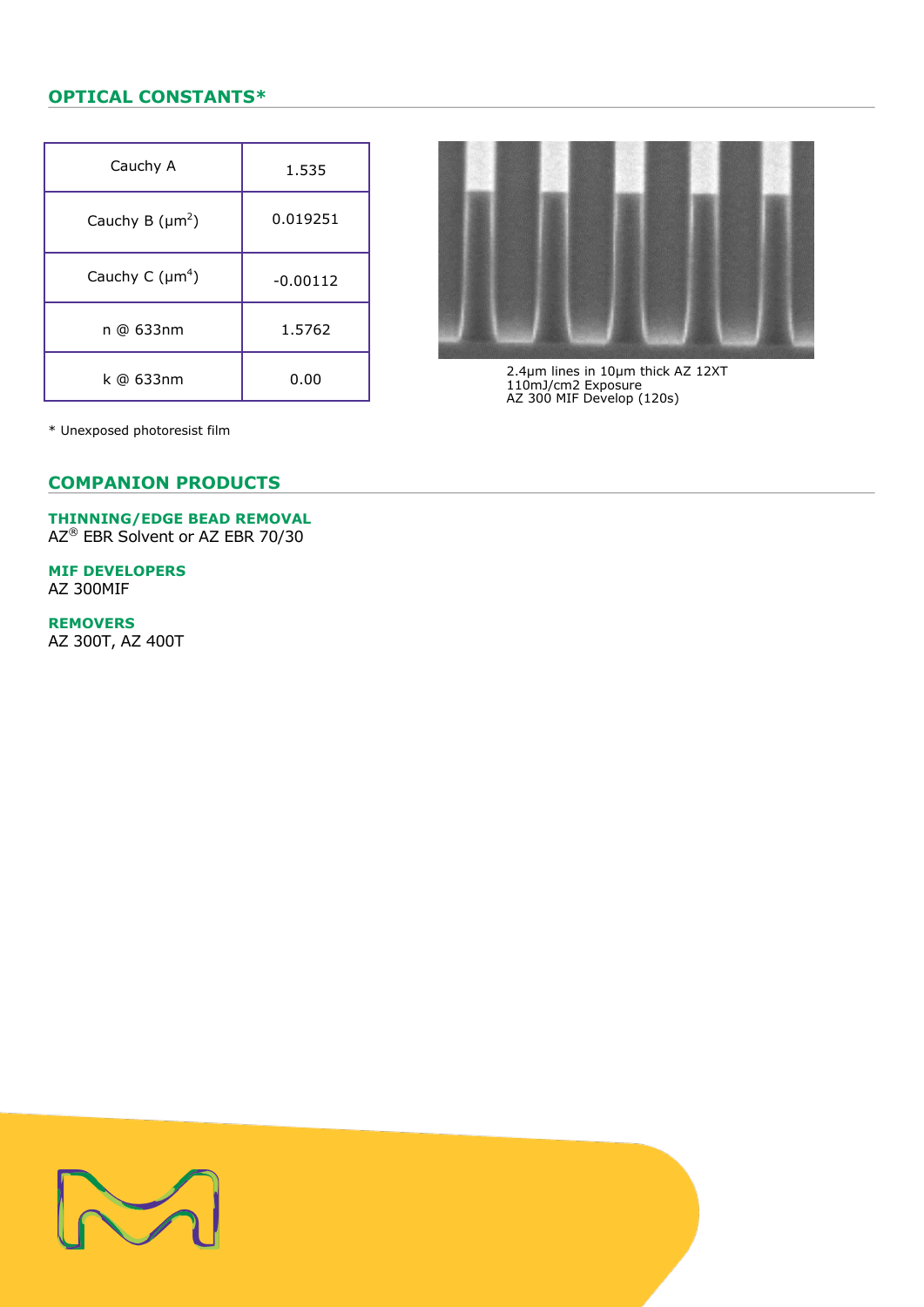# **EXAMPLE PROCESS (5µM FILM THICKNESS ON SI)**

| <b>Process Step</b> | <b>Parameters</b>                             |
|---------------------|-----------------------------------------------|
| Prime               | HMDS $140^{\circ}$ C/60s (vapor)              |
| Coat                | 5µm thick film on bare Si                     |
| Soft Bake           | 110°C, 120 seconds, direct contact hotplate   |
| Post Bake Delay     | $None*$                                       |
| Expose              | i-line $@100 \text{mJ/cm}^2$ nominal (0.48NA) |
| Post Expose Bake    | 90°C, 60 seconds, direct contact hotplate     |
| Develop             | AZ 300MIF, $2 \times 30$ second puddles       |

\* Thinner films of AZ 12XT may be affected by airborne amines if delays between soft bake and expose are excessive. Coats thinner than 6µm should be exposed and developed within 30-45 minutes after soft bake.



 $4.0 \mu m$ 



 $3.0 \mu m$ 







 $2.2 \mu m$ 

# **LINEARITY @ 2.6µM LINES 2.6µM LINES**



 $80mJ/cm<sup>2</sup>$ 



 $90mJ/cm<sup>2</sup>$ 



 $100mJ/cm<sup>2</sup>$ 



 $110mJ/cm<sup>2</sup>$ 

# $DOF @ 100MJ/CM<sup>2</sup>$



 $0.0 \mu m$ 



 $1.0<sub>µm</sub>$ 



 $2.0 \mu m$ 



 $3.0<sub>µm</sub>$ 

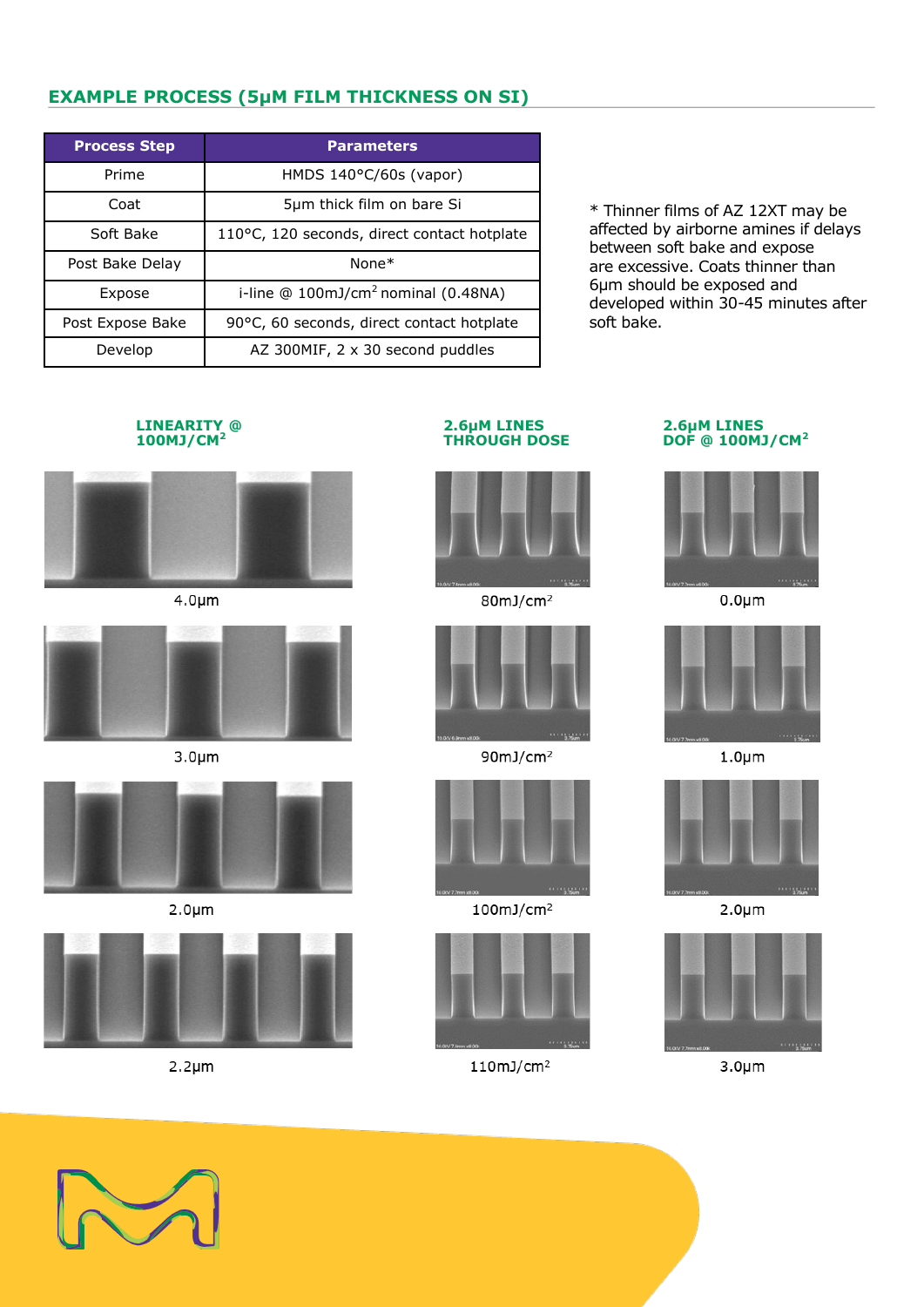# **EXAMPLE PROCESS (10µM FILM THICKNESS ON SI)**

| <b>Process Step</b> | <b>Parameters</b>                         |
|---------------------|-------------------------------------------|
| Prime               | HMDS $140^{\circ}$ C/60s (vapor)          |
| Coat                | 10µm thick film on bare Si                |
| Soft Bake           | 110°C, 180s, direct contact hotplate*     |
| Post Bake Delay     | None                                      |
| Expose              | i-line $@110mJ/cm2$ nominal (0.48NA)      |
| Post Expose Bake    | 90°C, 60 seconds, direct contact hotplate |
| Develop             | AZ 300MIF, 2 x 60 second puddles          |

\* Thicker films may require a ramped soft bake process to avoid bubble for mation due to rapid outgassing of solvents. Contact your AZ product representative for ultra-thick coat and bake processing guidelines.



 $4.0 \mu m$ 



 $3.0<sub>µ</sub>$ m



 $2.4 \mu m$ 



 $2.2 \mu m$ 





 $100mJ/cm<sup>2</sup>$ 



 $110mJ/cm<sup>2</sup>$ 



 $120mJ/cm<sup>2</sup>$ 



 $130mJ/cm<sup>2</sup>$ 

# **110MJ/CM<sup>2</sup> THROUGH DOSE DOF @ 110MJ/CM<sup>2</sup>**



 $1.0 \mu m$ 



 $3.0 \mu m$ 



 $5.0 \mu m$ 



 $7.0 \mu m$ 

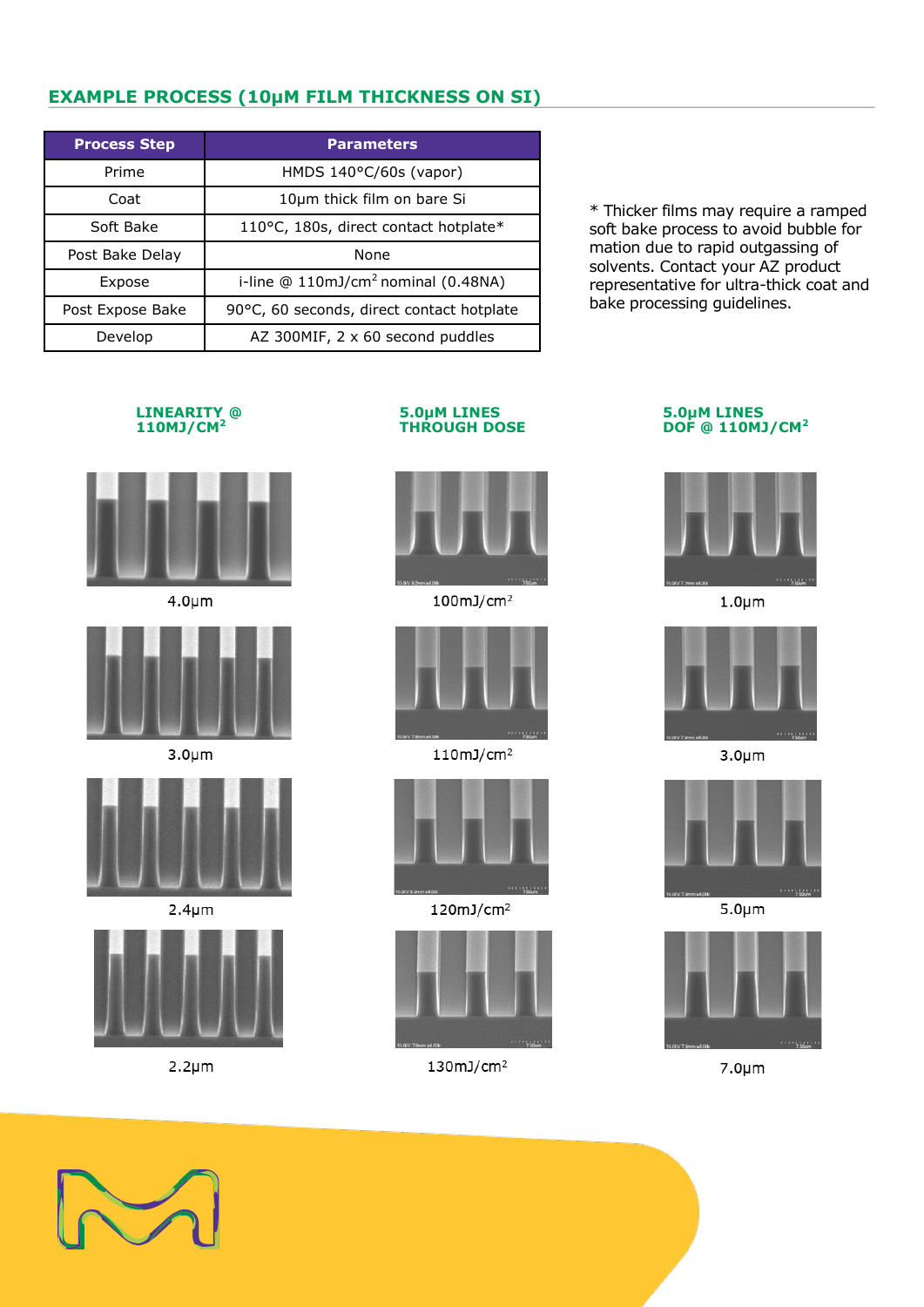# **EXAMPLE PROCESS (15µM FILM THICKNESS ON SI)**

| <b>Process Step</b> | <b>Parameters</b>                         |
|---------------------|-------------------------------------------|
| Prime               | HMDS $140^{\circ}$ C/60s (vapor)          |
| Coat                | 15µm thick film on bare Si                |
| Soft Bake           | 110°C, 240s, direct contact hotplate*     |
| Post Bake Delay     | None                                      |
| Expose              | i-line $@185mJ/cm2$ nominal (0.48NA)      |
| Post Expose Bake    | 90°C, 60 seconds, direct contact hotplate |
| Develop             | AZ 300MIF, 2 x 60 second puddles          |

\* Thicker films may require a ramped soft bake process to avoid bubble for mation due to rapid outgassing of solvents. Contact your AZ product representative for ultra-thick coat and bake processing guidelines.



 $7.0 \mu m$ 



 $4.0 \mu m$ 



 $3.0 \mu m$ 



 $2.6 \mu m$ 





 $185mJ/cm<sup>2</sup>$ 



200mJ/cm<sup>2</sup>



 $215mJ/cm<sup>2</sup>$ 



 $230mJ/cm<sup>2</sup>$ 

# **185MJ/CM**<sup>2</sup>



 $2.0 \mu m$ 



 $4.0 \mu m$ 



 $6.0 \mu m$ 



 $8.0 \mu m$ 

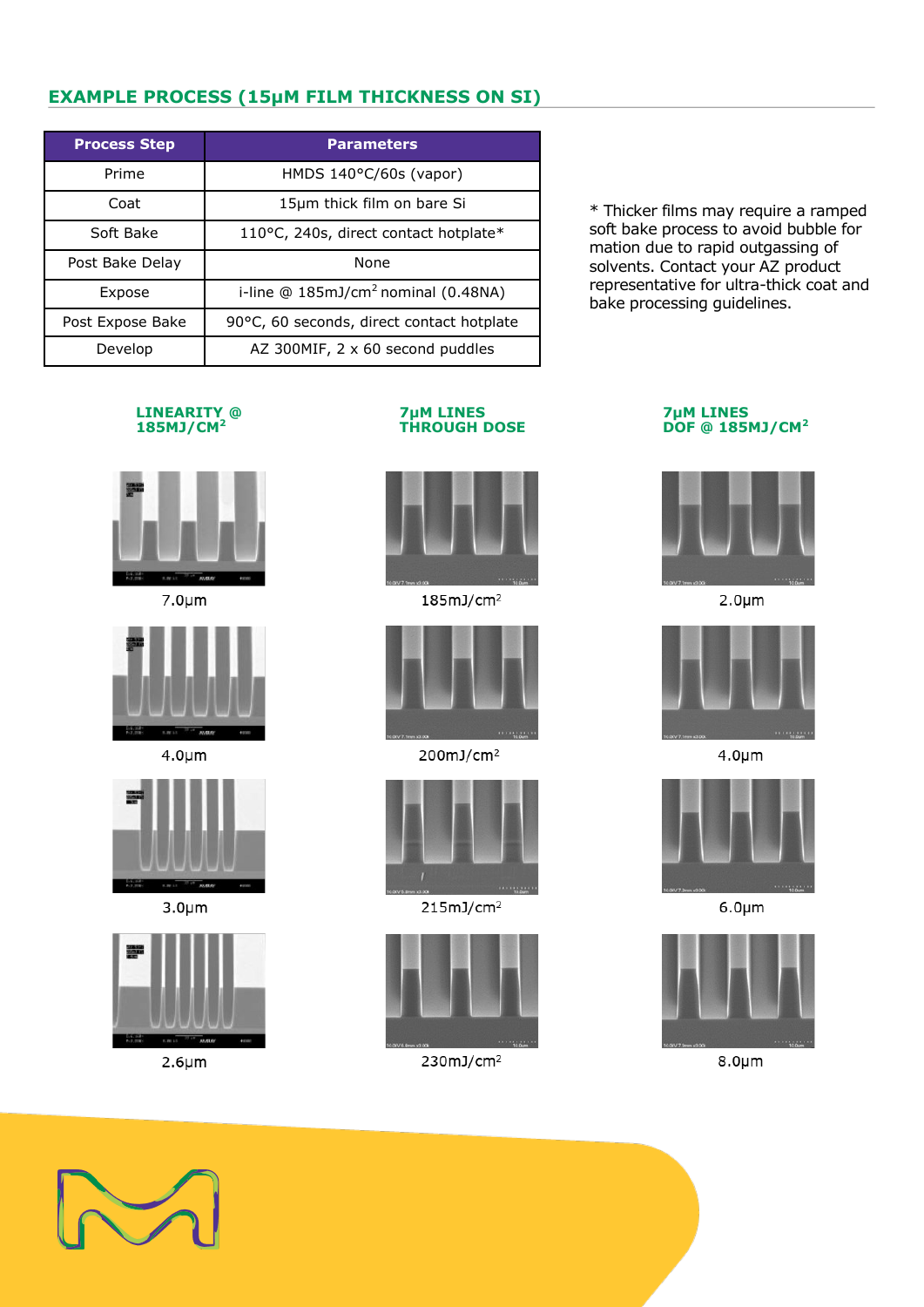## **SAMPLE FOCUS/EXPOSURE CURVES ON SI**



Mask CD: 2.6µm lines @ 1:1 pitch Coated thickness: 5.0µm Soft Bake 110°C/120s Expose: ASML Stepper @ 0.48NA Post Expose Bake: 90°C/60s Develop: AZ 300MIF 2x30s puddles

Mask CD: 5.0µm lines @ 1:1 pitch Coated thickness: 10.0µm Soft Bake 110°C/180s Expose: ASML Stepper @ 0.48NA Post Expose Bake: 90°C/60s Develop: AZ 300MIF 2x60s puddles

Mask CD: 7.0µm lines @ 1:1 pitch Coated thickness: 15.0µm Soft Bake 110°C/240s Expose: ASML Stepper @ 0.48NA Post Expose Bake: 90°C/60s Develop: AZ 300MIF 2x60s puddles

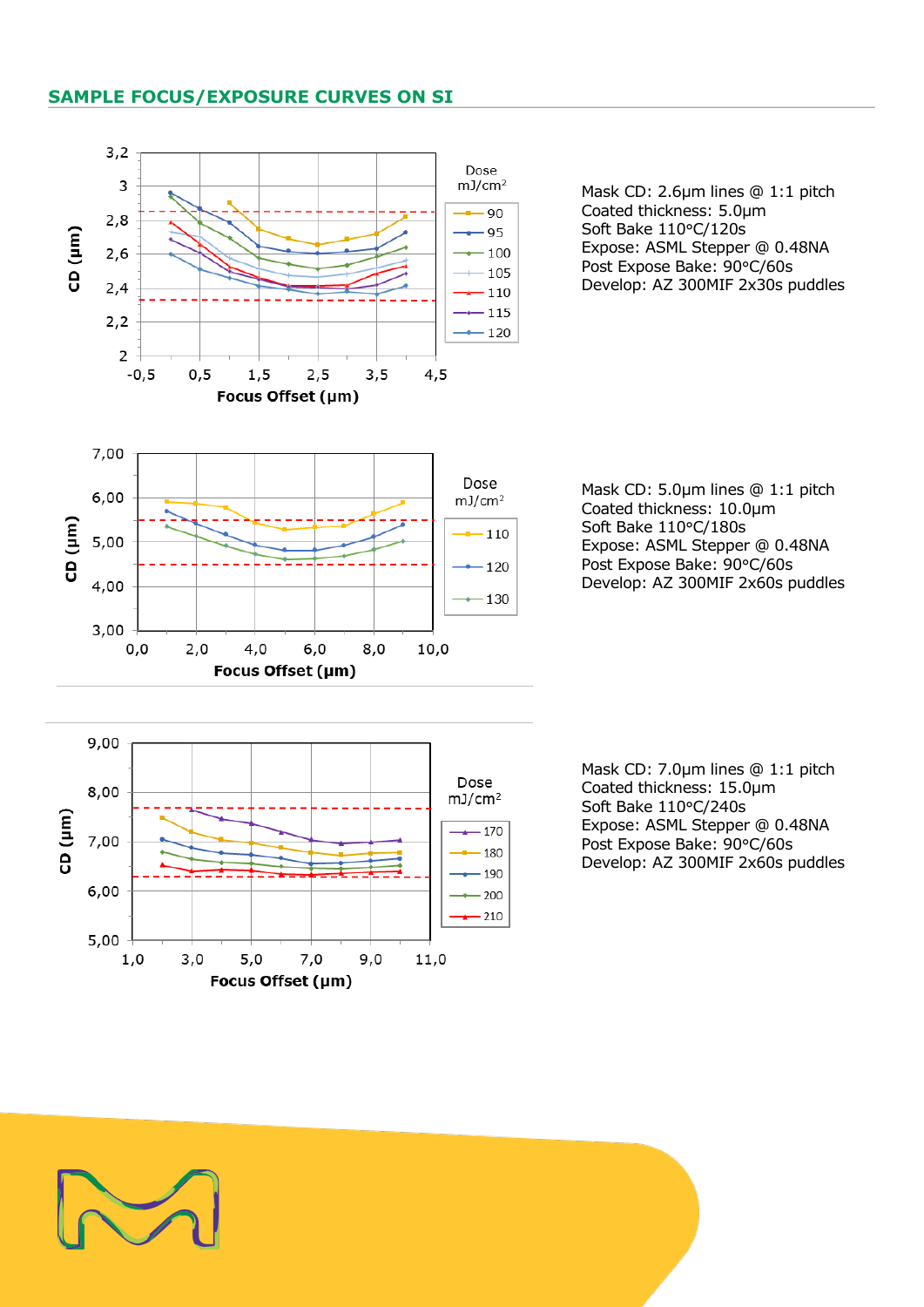# **PATTERN PROFILES ON VARIOUS SUBSTRATES**

#### **CONTACT HOLES ON SI**



 $Focus = 2.0$ 

 $Focus = 3.0$ 



Focus =  $4.0$ 

Mask CD: 3.0µm holes @ 1:1 pitch Coated thickness: 6.3µm on Si Soft Bake 110°C/120s Expose: ASML Stepper @ 0.50NA Dose: 140mJ/cm2 Post Expose Bake: 90°C/60s Develop: AZ 300MIF 2x45s puddles

#### **LINES AND HOLES ON CU**



8.0µm Lines

5.0µm Lines



5.0µm Holes



3.0µm Holes

Mask CD: As indicated @ 1:1 pitch Coated thickness: 10.0µm on Cu Soft Bake 110°C/120s Expose: ASML Stepper @ 0.50NA Dose: 250mJ/cm2 Post Expose Bake: 90°C/60s Develop: AZ 300MIF 2x45s puddles

# **LINES ON AU**



### 10.0µm Lines



8.0µm Lines

Mask CD: As indicated @ 1:1 pitch Coated thickness: 10.0µm on Gold Soft Bake 110°C/120s Expose: ASML Stepper @ 0.50NA Dose: 200mJ/cm2 Post Expose Bake: 90°C/60s Develop: AZ 300MIF 2x45s puddles

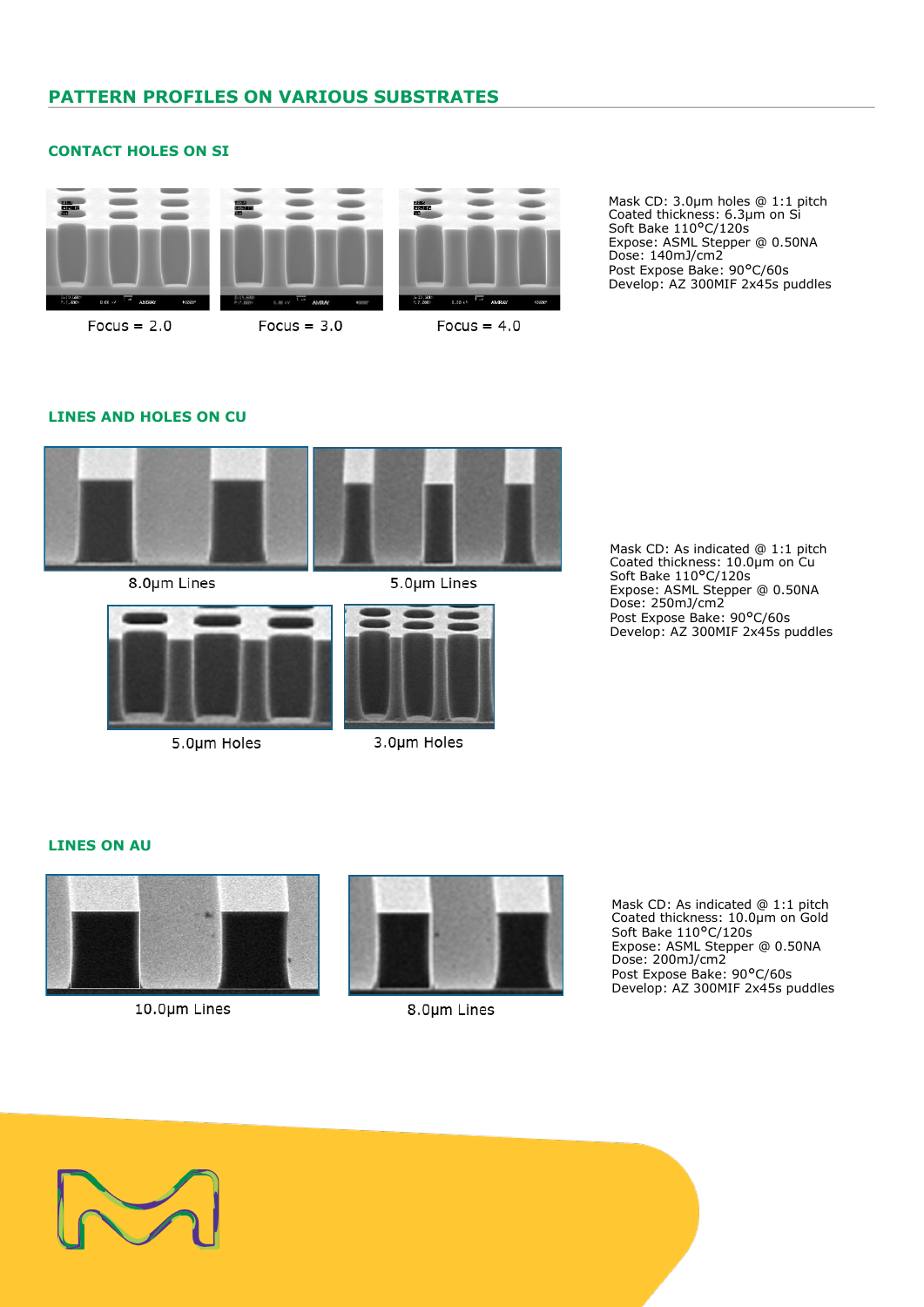# **EXAMPLE PROCESS FOR SUSS MICROTEC MA-200 MASK ALIGNER**

| <b>Process Step</b> | <b>Parameters</b>                         |
|---------------------|-------------------------------------------|
| Prime               | HMDS 140°C/60s (vapor)                    |
| Coat                | 10µm thick film on bare Si                |
| Soft Bake           | 110°C, 180s, direct contact hotplate*     |
| Post Bake Delay     | None                                      |
| Expose              | i-line $@110mJ/cm2$ nominal (0.48NA)      |
| Post Expose Bake    | 90°C, 60 seconds, direct contact hotplate |
| Develop             | AZ 300MIF, 2 x 60 second puddles          |

# **10µM LINES THROUGH DOSE**



# **10µM HOLES THROUGH DOSE**



### **RESOLUTION @ 440 MJ/CM<sup>2</sup>**





7.0 µm

 $6.0 \mu m$ 

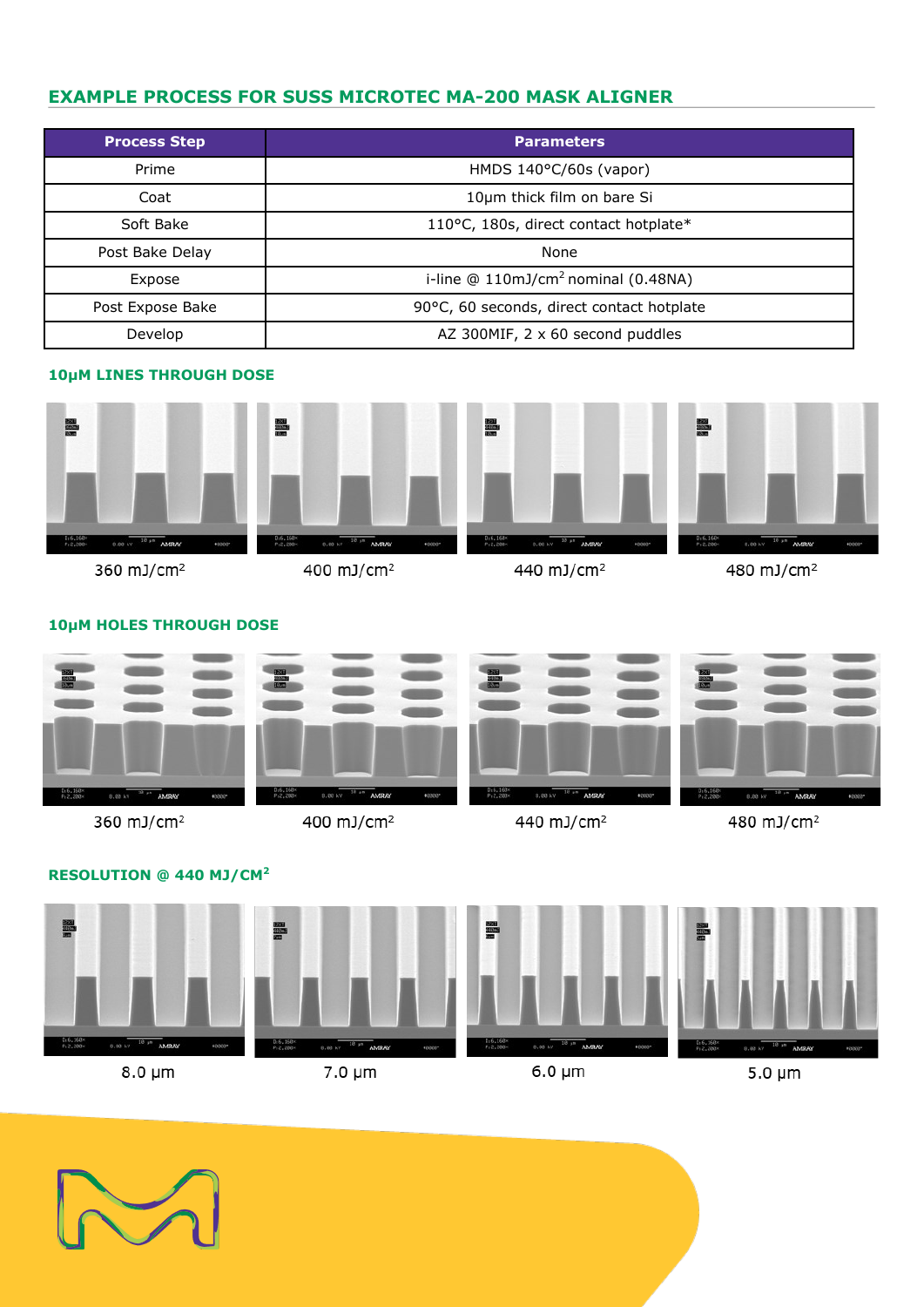### **PROCESS CONSIDERATIONS**

#### **SUBSTRATE PREPARATION**

Substrates must be clean, dry, and free of organic residues. Oxide forming substrates (Si, etc.) should be HMDS primed prior to coating AZ 12XT. Contact your product representative for detailed information on pretreating with HMDS.

#### **SOFT BAKE**

Soft bake times and temperatures may be application specific. Process optimization is recommended to ensure optimum pattern profiles and stable lithographic and adhesion performance. Soft bake temperatures for AZ 12XT should be in the 95°-110°C range. Delays between soft bake and exposure should be minimized for optimum 12XT performance.

#### **EXPOSURE**

AZ 12XT requires exposure energy at the 365nm wavelength.

#### **POST EXPOSE BAKE**

A PEB is required for proper imaging of AZ 12XT. PEB temperatures and times may be application specific. As a general rule, PEB temperatures should be in the 90° to 100°C range.

#### **DEVELOPING**

AZ 12XT series photoresists are compatible with industry standard 0.26N (2.38%) TMAH developers. AZ 300MIF is recommended.

#### **HARD BAKE**

Hard baking (post develop bake) improves adhesion in wet etch or plating applications and improves pattern stability in dry etch processes. Hard bake temperatures should be in the 100° to 115°C range to ensure minimal thermal distortion of the pattern.

#### **HARD BAKE STABILITY FOR 10µM LINES (6.5µM FILM THICKNESS)**









No Hard Bake 105°C Hard Bake 110°C Hard Bake 115°C Hard Bake

#### **STRIPPING**

AZ 12XT Series resists are compatible with industry standard solvent based removers. AZ Kwik Strip, AZ 300T, or AZ 400T is recommended.